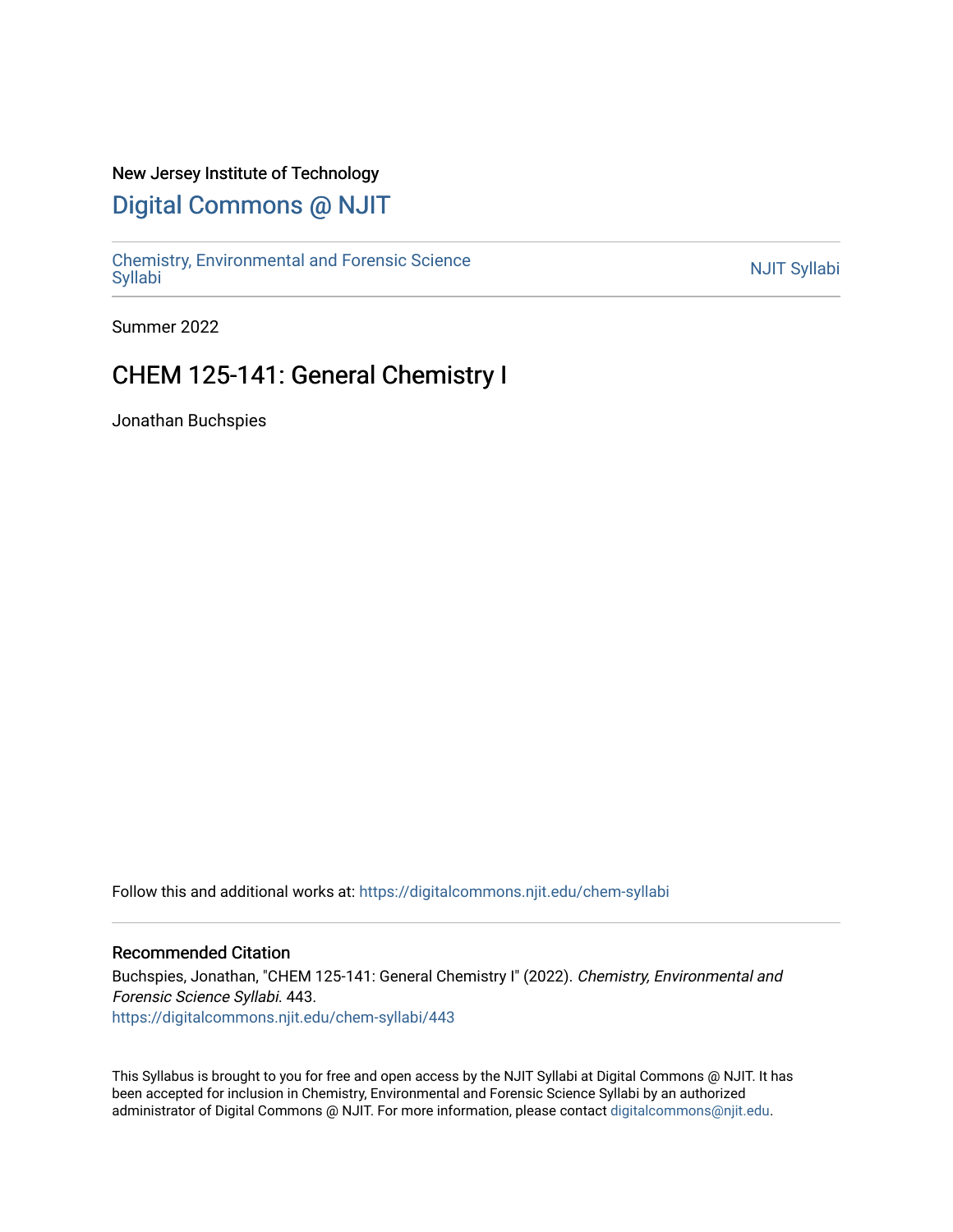

### THE DEPARTMENT OF CHEMISTRY AND ENVIRONMENTAL SCIENCE

# **Chemistry:** *Summer 2022 Course Syllabus*

**NJIT [Academic](https://www.njit.edu/policies/sites/policies/files/academic-integrity-code.pdf) Integrity Code**: All Students should be aware that the Department of Chemistry & Environmental Science (CES) takes the University Code on Academic Integrity at NJIT very seriously and enforces it strictly. This means that there must not be any forms of plagiarism, i.e., copying of homework, class projects, or lab assignments, or any form of cheating in quizzes and exams. Under the University Code on Academic Integrity, students are obligated to report any such activities to the Instructor.

### **COURSE INFORMATION**

**Course Description**: Chem 1 2 5 141

**Number of Credits**: 3

**Prerequisites**: N A

**Course-Section and Instructors**

| <b>Course-Section</b> | Instructor                 |
|-----------------------|----------------------------|
| l Chem 125 141:       | <b>Professor Buchspies</b> |

**Office Hours:** *by appointment*

#### **Required Textbook**:

| Title     | Chemistry, A Molecular Approach |
|-----------|---------------------------------|
| Author    | Nivaldo J. Tro                  |
| Edition   | Fifth                           |
| Publisher | Pearson                         |
| ISBN $#$  | ISBN-13: 978-0134874371         |

**University-wide Withdrawal Date**: The last day to withdraw with a **W** is December 28th, 2021. It will be strictly enforced.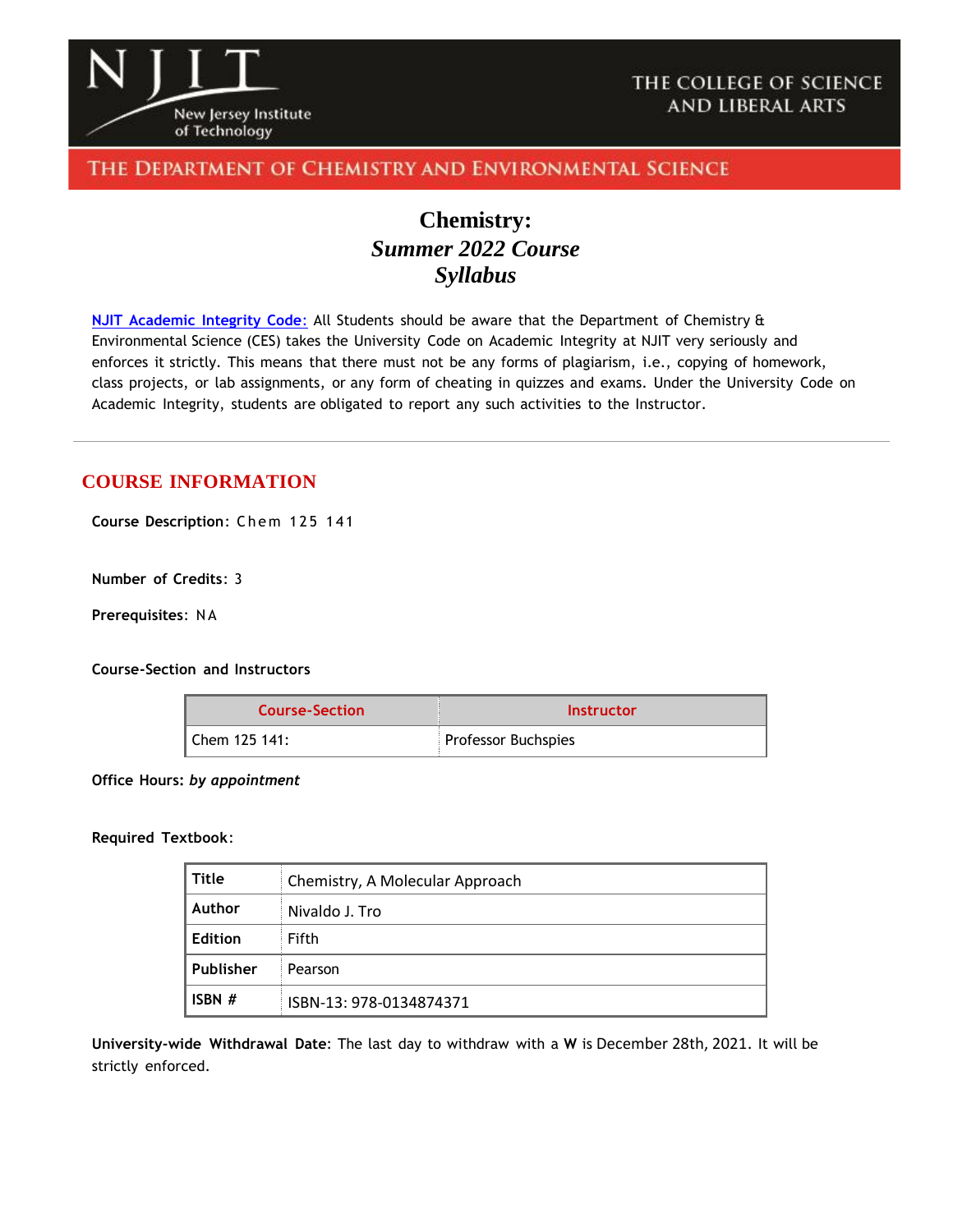**Learning Outcomes:**

- **1. Learn measurement units and perform unit conversions systematically using dimensional analysis or multiplication by one**
- **2. Explain atomic structure and determine average atomic mass.**
- **3. Learn to use periodic table to predict charges on atoms.**
- **4. Understand mole concept: convert mass into moles and vice versa**
- **5. Write chemical formulas of compounds using the periodic table and name ions and simple compounds.**
- **6. Calculate mass of molecules, and mass % of individual atoms in compounds**
- **7. Calculate moles, molecular and empirical formula of a compound from basic principles using proper unit conversions**
- **8. Balance chemical equations**
- **9. Define solute, solvent and apply mole concept in aqueous solutions.**
- **10. Identify various types of chemical reactions and apply the concept of limiting reagent to calculate percentage yield of products in different reaction types.**
- **11. Understand Kinetic model of gases and apply various gas laws in problem solving.**
- **12. Apply first law of thermodynamics to chemical problems and calculate the energy changes in chemical reactions**
- **13. Explain the quantum mechanical basis for the sub-structure of the atom**
- **14. Write the electronic configuration for the elements in the periodic table and describe trends in periodic properties**
- **15. Draw the Lewis dot structures for simple molecules and exceptions to octet rule**
- **16. Discuss electronegativity and bond polarity**
- **17. Use VSEPR to predict shapes of molecules and whether a molecule will have a dipole moment**
- **18. Identify sigma and pi bonds and explain the hybridization of the molecules**
- **19. Explain intermolecular force and the differences in bonding patterns between solids liquids and gases**
- **20. Describe differences in basic crystalline shapes**
- **21. Determine edge length and density of simple crystalline shapes.**
- **22. Predict changes in freezing point, elevation in boiling point and osmotic pressure when a solute dissolves in a pure solvent**

#### **POLICIES**

**All CES students must familiarize themselves with, and adhere to, all** official university-wide student policies. CES takes these policies very seriously and enforces them strictly.

In addition, obtaining course materials such as past exams or solutions to homework and/or class assignments from external sources constitutes as cheating. The official Student's Solutions Guide is exempt. Posting of course materials on external websites without the approval of the instructor violates intellectual property laws and hence strictly forbidden**.** Any student caught cheating on homework will be assessed a penalty of 20 points, in addition to a grade of zero for the given homework assignment.

#### **Students are encouraged to seek help from their Instructors during office hours.**

**Grading Policy**: The final grade in this course will be determined by a point total based on the following:

| 150  |
|------|
| 200  |
| 175  |
| 175  |
| 300  |
| 1000 |
|      |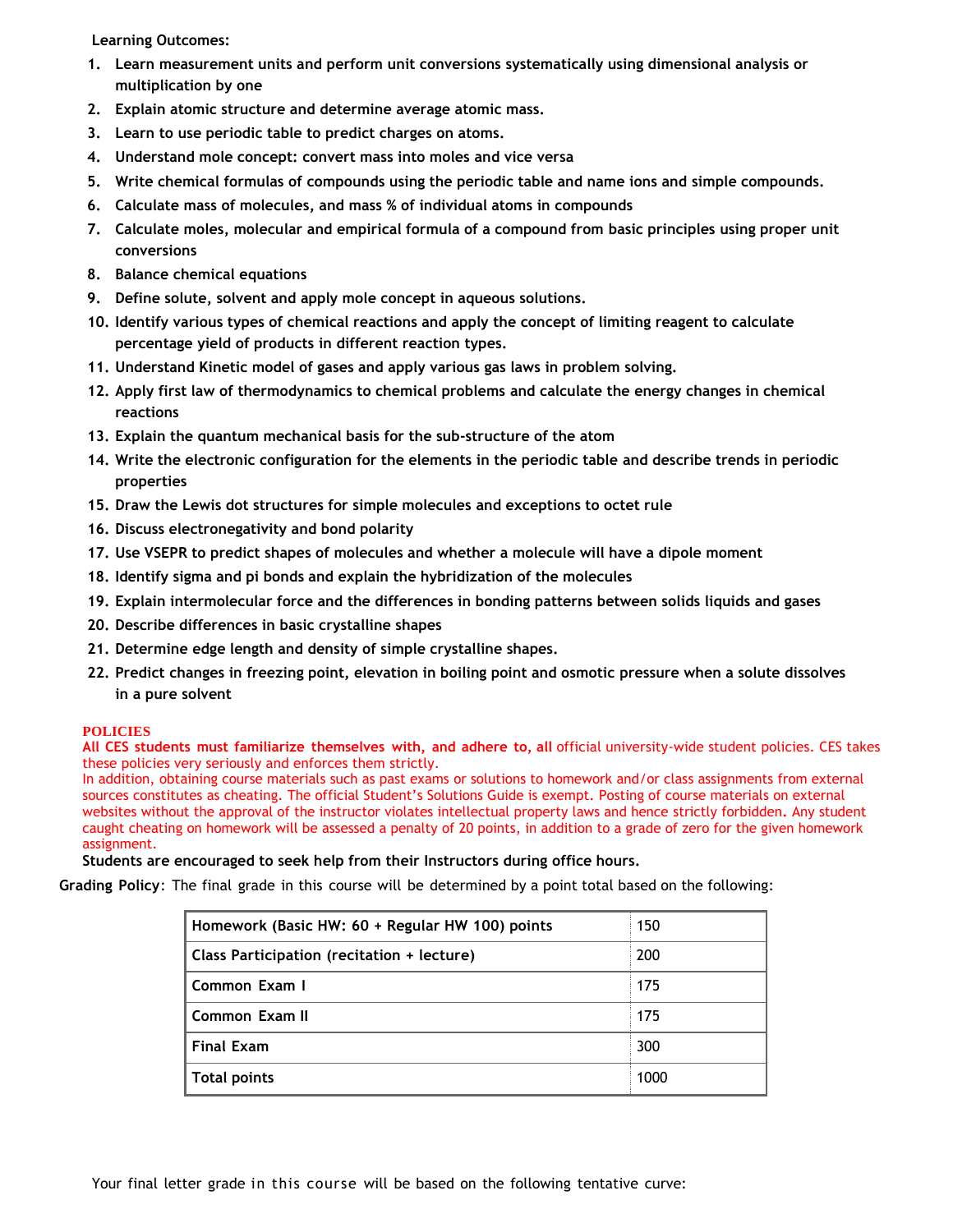| A  | >835    |   | 600-659 |
|----|---------|---|---------|
| B+ | 775-834 | D | 550-599 |
| B  | 710-774 |   | < 550   |
| C+ | 660-709 |   |         |

**You must maintain an average of 35%, which is 228 points in the common exams and finals to be considered for a grade of D or higher. You will receive an F even if you have adequate point total without this requirement.**

**Attendance Policy**: Attendance at classes will be recorded and is **mandatory**. Each class is a learning experience that cannot be replicated through simply "getting the notes."

Lecture: A calculator is required for all lectures. If you are in class, but using a cell phone in any way, using a computer, or listening to music you will not get credit for that day's attendance.

In class worksheets: You are expected to come prepared to each class period by reviewing the textbook/slides in Canvas. During each class period, the instructor will ask questions and/or be given a worksheet to solve. The worksheets are collected at the end of the recitation and graded. Students who did not succeed in completing the worksheet during the recitation have one week time to complete the worksheets during office hours. Students who miss a class for a valid reason must still make up the worksheet to get credit.

**Exams**: There will be three exams held in class during the semester:

| I Common Exam I   | TBA |
|-------------------|-----|
| Common Exam II    | TBA |
| Final Exam Period | TBA |

The final exam will test your knowledge of all the course material taught in the entire course.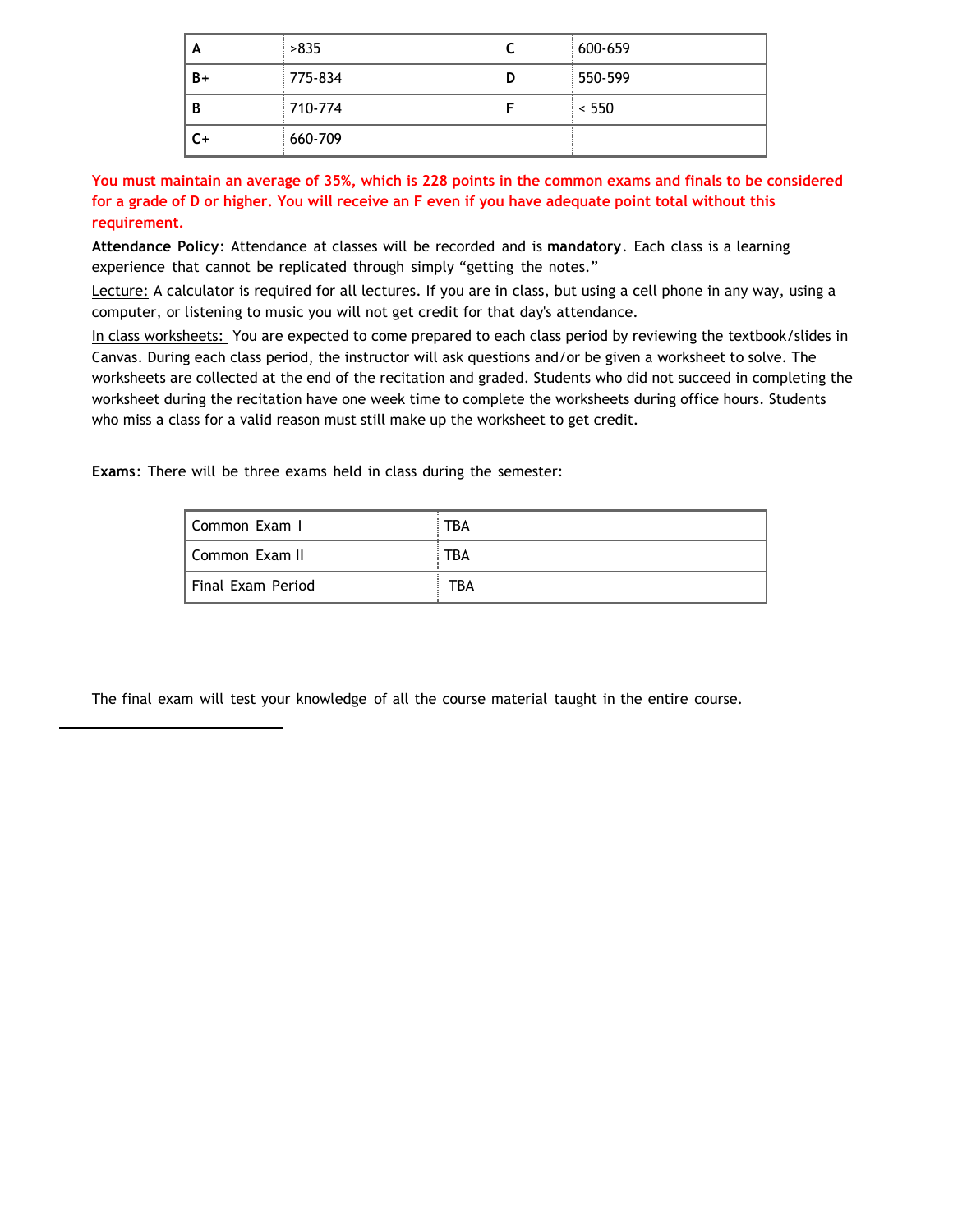**Makeup Exam Policy**: There will normally be **NO MAKE-UP QUIZZES OR EXAMS** during the semester. In the event that a student has a legitimate reason for missing a quiz or exam, the student should contact the Dean of Students office and present written verifiable proof of the reason for missing the exam, e.g., a doctor's note, police report, court notice, etc. clearly stating the date AND time of the mitigating problem. The student must also notify the CES Department Office/Instructor that the exam will be missed. **One** *cumulative make-up examination* will be permitted at the end of the semester if there is an acceptable and substantial reason. A grade of zero will be given for a second missed examination independent of reason.

## **ADDITIONAL RESOURCES**

Hours of operation are Monday – Friday 10:00 am - 6:00 pm. For further information please click [here.](http://chemistry.njit.edu/students/)

**Accommodation of Disabilities**: **O**ffice of **A**ccessibility **R**esources and **S**ervices (*formerly known as Disability Support Services*) offers long term and temporary accommodations for undergraduate, graduate and visiting students at NJIT.

If you are in need of accommodations due to a disability please contact Chantonette Lyles, Associate Director at the Office of Accessibility Resources and Services at 973-596-5417 or via email at [lyles@njit.edu.](mailto:lyles@njit.edu) The office is located in Fenster Hall Room 260. A Letter of Accommodation Eligibility from the Office of Accessibility Resources Services office authorizing your accommodations will be required.

For further information regarding self-identification, the submission of medical documentation and additional support services provided please visit the Accessibility Resources and Services (OARS) website at:

[http://www5.njit.edu/studentsuccess/disability-support-services/](http://www.njit.edu/studentsuccess/accessibility/)

**Important dates: https://www5.njit.edu/registrar/summer-2022-academic-calendar/**

| <b>Topic</b>                                               | <b>Homework</b>                |
|------------------------------------------------------------|--------------------------------|
| Chapter 1: Matter, Measurement and problem solving         | Warm up Basic HW               |
|                                                            | Basic HW: Sig Figs             |
|                                                            | Basic HW: Dimensional Analysis |
|                                                            | Regular HW                     |
| Chapter 2: Atoms and Elements                              | <b>Basic HW</b>                |
|                                                            | <b>Regular HW</b>              |
| Chapter 3: Molecules and Compounds                         | <b>Basic HW</b>                |
|                                                            | Basic Homework II: ***Using    |
|                                                            | balanced equations***          |
|                                                            | <b>Regular HW</b>              |
| Chapter 4: Chemical Reactions and Chemical Quantities      | <b>Basic HW</b>                |
|                                                            | Regular HW                     |
| Chapter 5: Introduction to solutions and Aqueous Reactions | <b>Basic HW</b>                |
|                                                            | Regular HW                     |
| Chapter 6: Gases                                           | <b>Basic HW</b>                |
|                                                            | Regular HW                     |
| Chapter 7: Thermochemistry                                 | <b>Basic HW I</b>              |
|                                                            | Regular HW I                   |
|                                                            | <b>Basic HW II</b>             |
|                                                            | Regular HW II                  |

## **Course Outline**